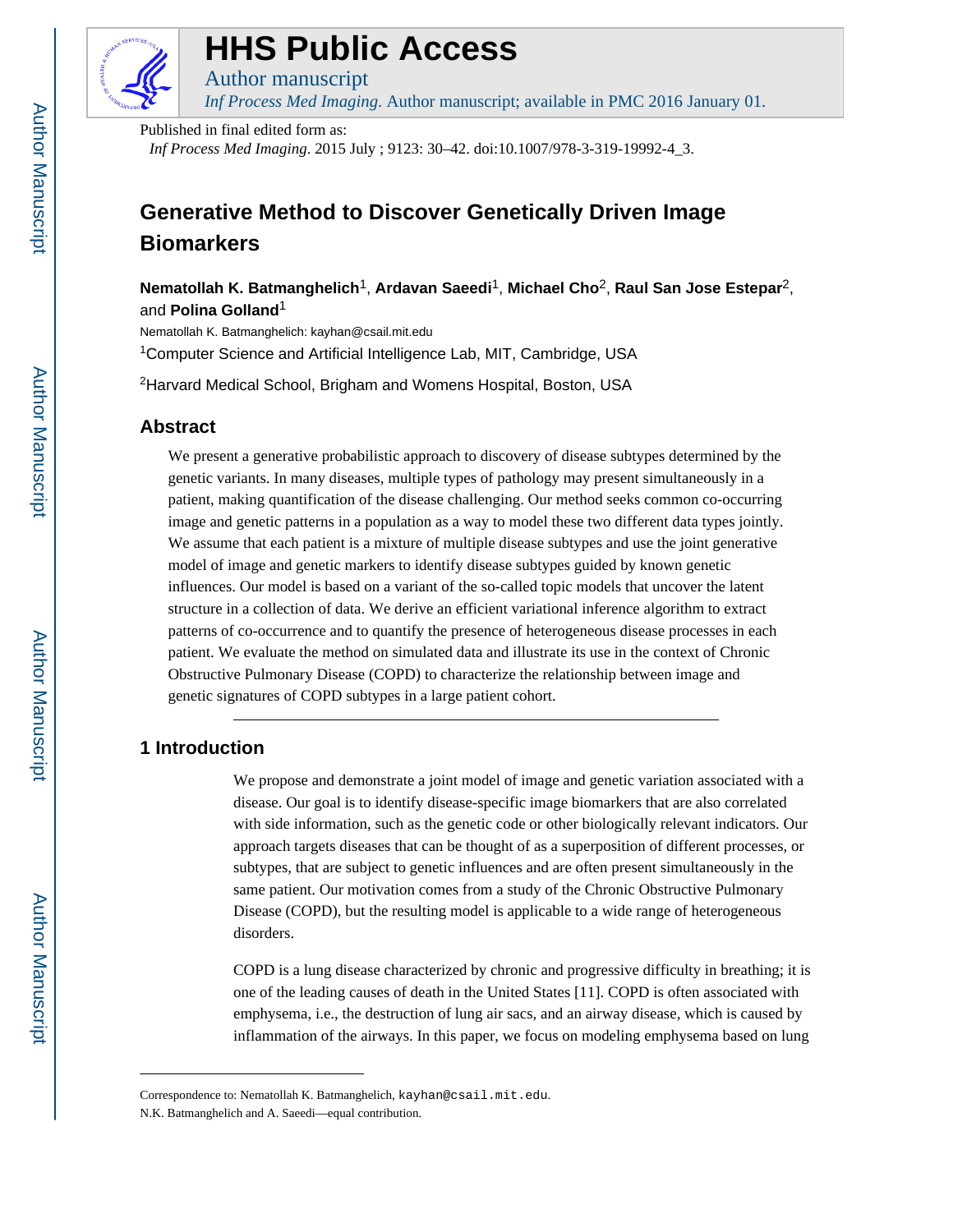CT images. Emphysema exhibits many subtypes. It is common for several subtypes to cooccur in the same lung [13]. Genetic factors play an important role in COPD [11], and it is believed that variability of COPD is driven by genetics [5]. We therefore aim to quantify the lung tissue heterogeneity that is associated with the genetic variations in the patient cohort.

CT imaging is used to measure the extent of COPD, and particularly of emphysema. The standard approach to quantifying emphysema is to use the volume of sub-threshold intensities in the lung as a surrogate measure for the volume of emphysema [6]. More recently, histograms [10], texture descriptors [15], and combination of both [16] have been proposed to classify subtypes of emphysema based on training sets of CT patches labeled by clinical experts. While histograms and intensity features have been shown to be important for emphysema characterization, the clinical definitions of disease subtypes are based on visual assessment of CT images by clinicians and are not necessarily genetically driven. In prior studies, association between image and genetic variants was established as a separate stage of analysis and was not taken into account when extracting relevant biomarkers from images.

Most methodological innovations in joint analysis of imaging and genetics have used image data as an intermediate phenotype to enhance the discovery of relevant genetic markers in the context of neuro-degenerative diseases [3]. In the context of COPD, Castaldi *et al*. [5] used local histograms to measure distinct emphysema patters and performed genome-wide association study (GWAS) to validate their results. In contrast to prior research in imaging genetics, we use the results of genetic analysis to help us characterize image patterns associated with the disease, in effect reversing the direction of analysis for disorders with high anatomical heterogeneity and available information on genetic influences. We model image and genetic variations jointly, and demonstrate efficient inference of co-occurrence pattern, as indicated by our results.

In this paper, we assume that a few important genetic markers associated with the disease are available. We build a generative model that captures the commonly occurring image and genetic patterns in a population. Each subject is modeled as a sample from the populationwide collection of joint image and genetic patterns. This abstraction at the population level reveals the associations between image-based and genetic subtypes and uses genetic information to guide the definition of image biomarkers for distinct disease subtypes. Our method is based on a non-parametric topic modeling [17], originally developed in machine learning for characterizing structure of documents. We build an analogy between topics contributing words to a document and disease subtypes contributing local image patterns and minor alleles to a patient. The closest work to our approach is by Batmanghelich *et al*. [2] who developed a topic model for global histograms of the lung intensity values. The model did not include local image patterns; genotype data was not considered as part of the model. In contrast, our topic model builds on rich local descriptors and integrates image and genetic information into a single framework. Our approach can be readily extended to include other clinical or demographic data.

We evaluate the method on a synthetic data set that matches our clinical assumptions, demonstrating substantial benefits of using a hierarchical population model to capture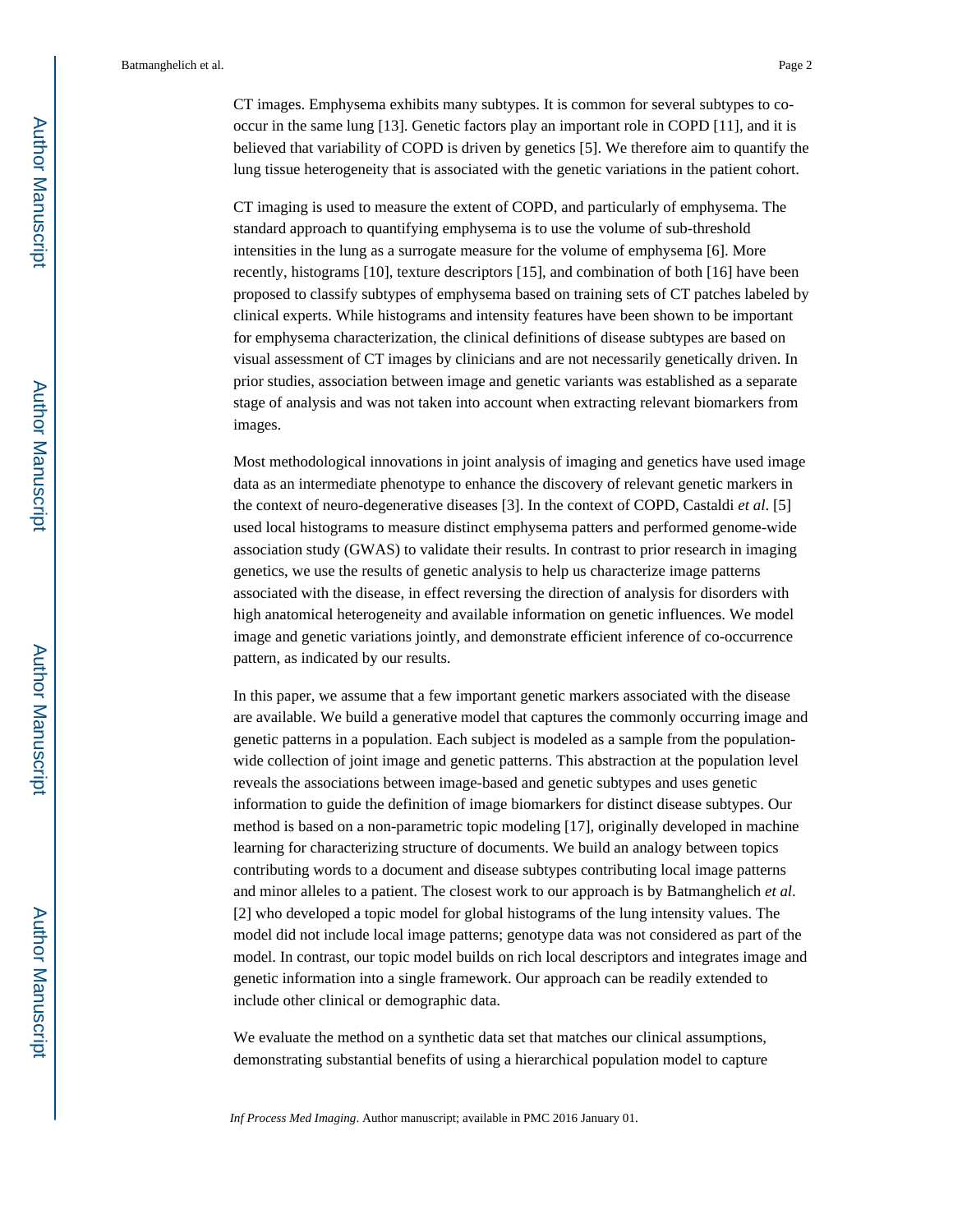common patterns of heterogeneity in the image phenotype and in the genetic code. We also show that the genetic data as side information boosts the performance of the method compared to the baselines and a variant of our model without the genetic data. Finally, we illustrate an application of our method to a study of COPD and identify common emphysema subtypes associated with genetic factors implicated in COPD.

# **2 Model**

In this section, we describe the generative model for image and genetic data based on a population-wide common patterns that are instantiated in each subject. Our notation is summarized in Table 1 and the generative process is illustrated in Fig. 1.

#### **Image and Genetic Data**

We assume each subject in a study is characterized by an image and a genetic signature for the loci in the genome *previously* implicated in the disease. Based on the analogy to the "bag-of-words" representation [14], we assume that an image domain is divided for each subject into relatively homogeneous spatially contiguous regions (i.e., "supervoxels"). We let  $I_{sn} \in \mathbb{R}^D$  denote the *D*-dimensional descriptor of supervoxel *n* in subject *s* that summarizes the intensity and texture properties of the supervoxel. The genetic data in our problem comes in a form of minor allele counts (0, 1 or 2) for a set of *L* loci. Our representation for genetic data is inspired by the commonly used additive model in GWAS analysis [4]. In particular, we assume that the risk of the disease increases monotonically by the minor allele count. We let  $G_{\text{sym}} \in \{1, \dots, L\}$  denote minor allele *m* in genetic signature of subject *s*. For example, suppose  $L = 2$ , and subject *s* has one and two minor alleles in locations  $\ell_1$  and  $\ell_2$  respectively. This subject is represented by a list of 3 elements  $G_s = \{\ell_1, \ldots, \ell_k\}$  $\ell_2, \ell_2$ .

#### **Population Model**

Our population model is based on the Hierarchical Dirichlet Process (HDP) [17]. The model assumes a collection of *K* "topics" that are shared across subjects in the population. We let  $p_k^I$  and  $p_k^G$  denote the distributions for the image and genetic signatures, respectively, associated with topic *k*. Each  $p_k^I = N(\mu_k, \sum_k)$  is a Gaussian distribution that generates super-voxel descriptors  $I_{sn}$ ; it is parameterized by its mean vector  $\mu_k \in \mathbb{R}^D$  and covariance matrix  $\Sigma_k \in \mathbb{R}^D \times \mathbb{R}^D$ . Each  $p_k^G = Cat(\beta_k)$  is a categorical distribution that generates minor allele locations  $G_{sm}$ ; it is parameterized by its weight vector  $\beta_k \in (0, 1)^L$ .

When sampling a new subject *s*, at most  $T < K$  topics are drawn from the population-wide pool to determine the image and genetic signature of this subject. We let *cst* denote the population topic selected to serve as subject-specific topic  $t(1 + t - T)$  in subject *s*. We also use  $c_s = [c_{s1}, \ldots, c_{sT}]$  to refer to the entire vector of topics selected for subject *s.*  $c_s[t] = k$ indicates that population-level topic *k* was selected to serve as subject-specific topic *t*. The subject-specific topics inherit their signature distributions from the population prototypes, but each subject is characterized by a different subset and proportions of the populationlevel topics represented in the subject-specific data.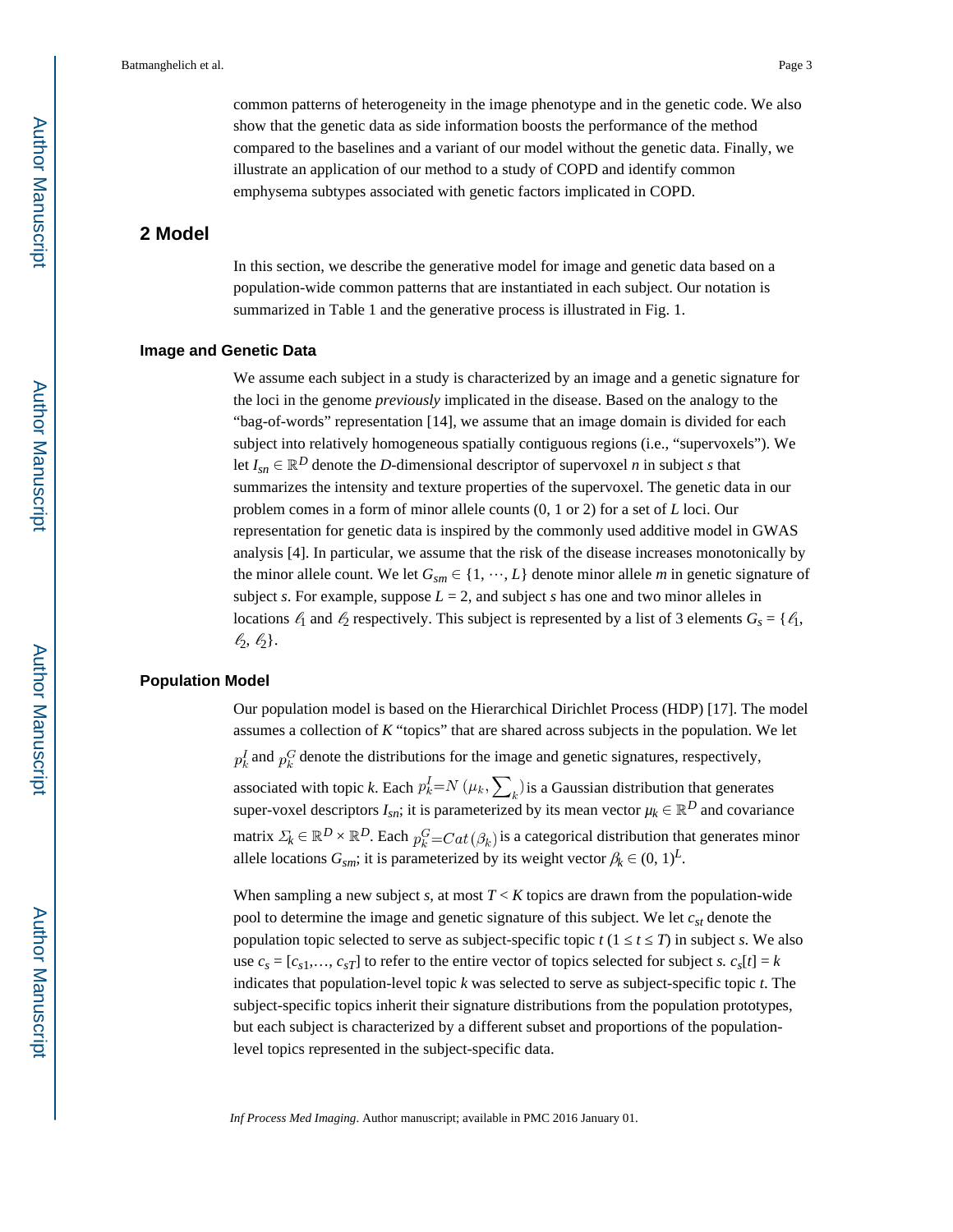As *T*,  $K \to \infty$ , this model converges to a non-parametric Hierarchical Dirichlet Process (HDP) [17]. Rather than choose specific values for *T* and *K*, HDP enables us to estimate them from the data. As part of this model, we employ the "stick-breaking" construction [17] to parameterize the categorical distribution for *cst*:

$$
c_{st} \sim CatSB(v), \quad (1)
$$

where  $Cat-SB(v)$  is a categorical distribution whose weights are generated through the stickbreaking process from the (potentially infinite) parameter vector  $v$  whose components are in the interval (0, 1). Formally, if we define a random variable  $x \sim \text{Cat-SB}(v)$ , then

$$
p(x) \triangleq v_x \prod_{i=1}^{x-1} (1 - v_i)
$$
 for  $x=1,...$  (2)

This parameterization accepts infinite alphabets. The stick-breaking construction penalizes high number of topics hence encouraging parsimonious representation of data. A similar construction enables an automatic selection of the number of topics at the population level and at the subject level. We employ a truncated HDP variant that uses finite values for *T* and *K* [9]. In this setup,  $v \in (0, 1)^{K-1}$ . In contrast to finite (fixed) models, we set *K* to high enough value, and the estimation procedure uses as many topics as needed but not necessarily all *K* topics to explain the observations.

#### **Subject-Specific Data**

To generate an image descriptor for supervoxel *n* in subject *s*, we sample random variable  $z_{sn}^I \sim \text{CatSB}(\pi_s)$  from a categorical distribution parameterized by the vector of stickbreaking proportions  $\pi_s \in (0,1)^{T-1}$ .  $z_{sn}^I = t$  indicates that the subject-specific topic *t* generates image descriptor *Isn*:

$$
I_{sn}|z_{sn}^I, c_s \sim N(\mu_{c_s \; [z_{sn}^I]}, \sum\nolimits_{c_s \; [z_{sn}^I]}).
$$
 (3)

Similarly, to generate minor allele location *m* in subject *s*, we sample random variable  $z_{sm}^G \sim \text{CatSB}(\pi_s)$  and draw  $G_{sm}$  from the corresponding genetic signature of subject-specific topic  $z_{em}^G$ :

$$
G_{sm}|z_{sm}^G, c_s \sim Cat(\beta_{c_s|z_{sm}^G}).
$$
 (4)

#### **Priors**

Following the Bayesian approach, we define priors for the remaining latent variables  $\{v_k\}$  $\pi_{st}$ } and the parameters of the likelihood distributions { $\mu_k$ ,  $\Sigma_k$ ,  $\beta_k$ }. For the computational reasons, we choose the priors from the exponential family. Specifically, we use the Beta distribution as the prior of the parameter vectors  $v$  and  $\pi_s$  that determine the stick-breaking proportions at the population-wide and subject-specific levels, respectively: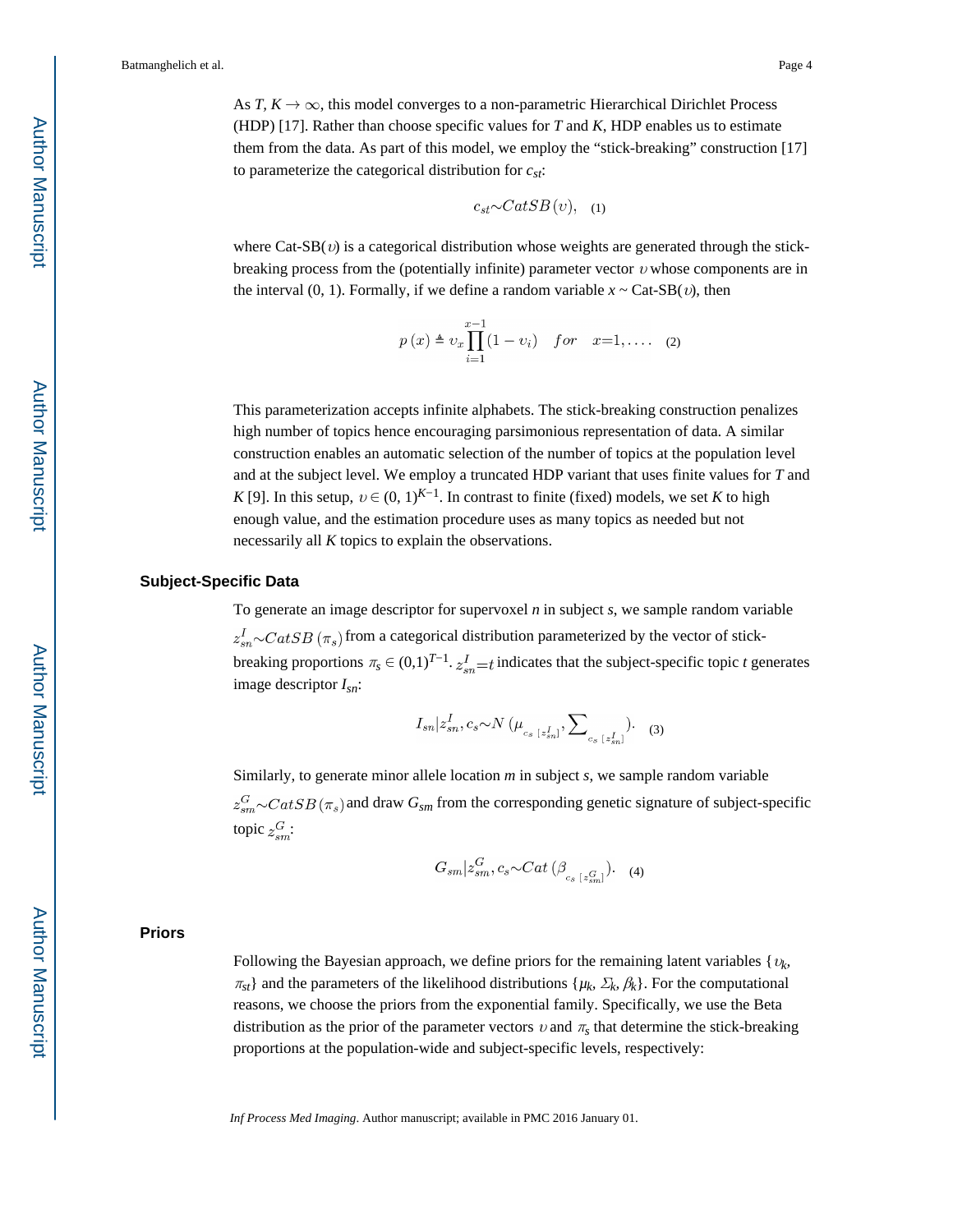where  $\omega > 0$  and  $\alpha > 0$  are the corresponding shape parameters of the Beta distribution. For computational reasons, we also assume priors for image and genetic signature parameters that are conjugate for the corresponding likelihood distributions (3) and (4):

$$
\mu_k
$$
,  $\sum_k \sim NIW(\eta^I)$  and  $\beta_k \sim Dir(\eta^G)$ ,

where NIW( $\eta$ ) is the Normal-Inverse-Wishart distribution with parameters  $\eta$  and Dir( $\eta$ ) is the Dirichlet distributions with parameters  $\eta$ .

# **3 Inference**

Given a study of *S* subjects with their respective image descriptors {*Isn*} and genetic signatures {*Gsm*}, we seek posterior distributions of the model parameters. Since exact computation of the posterior quantities is computationally intractable, we resort to an approximation. Due to the size of data and its dimensionality, sampling is computationally impractical. We therefore derive a Variational Bayes (VB) approximation [9]. For notational convenience, we define  $D = \{I_{sn}, G_{sm}\}_{s=1}^S$  to be all image and genetic data,

 $S = \{z_{sn}^I, z_{s,m}^G, c_s, \pi_s\}_{s=1}^S$  to be all subject-specific latent variables, and

 $P=\{\mu_k, \sum_{k} \beta_k, v_k\}_{k=1}^K$  to be all population-based latent variables. We omit fixed hyperparameters to simplify the notation. Variational Bayes inference selects an approximating distribution  $q(S, P)$  for the true posterior distribution  $p(S, P|D)$  by minimizing the cost functional

$$
F(q) = \mathbb{E}_q [\ln p(D, S, P)] - \mathbb{E}_q [\ln q(S, P)], \quad (7)
$$

where  $E_q$  is the expectation with respect to the probability measure  $q$  and Eq. (7) can be thought of as the KL divergence between the approximating distribution and the true posterior distribution. Additional details and the update rules of the iterative inference algorithm can be found in the Appendix.

We use the parameters of the approximating distribution  $q(S, P)$  to construct estimates of the relevant model parameters. Specifically, we seek the estimates  $(\mu_k \hat{\ } \Sigma_k \hat{\ }})$  of the image descriptors and the estimates  $\hat{\beta_k}$  of the associated genetic signatures for each populationlevel topic *k*. Moreover, for each subject *s* we estimate a distribution over the population topics for each supervoxel to visualize the spatial distributions of disease subtypes for clinical assessment.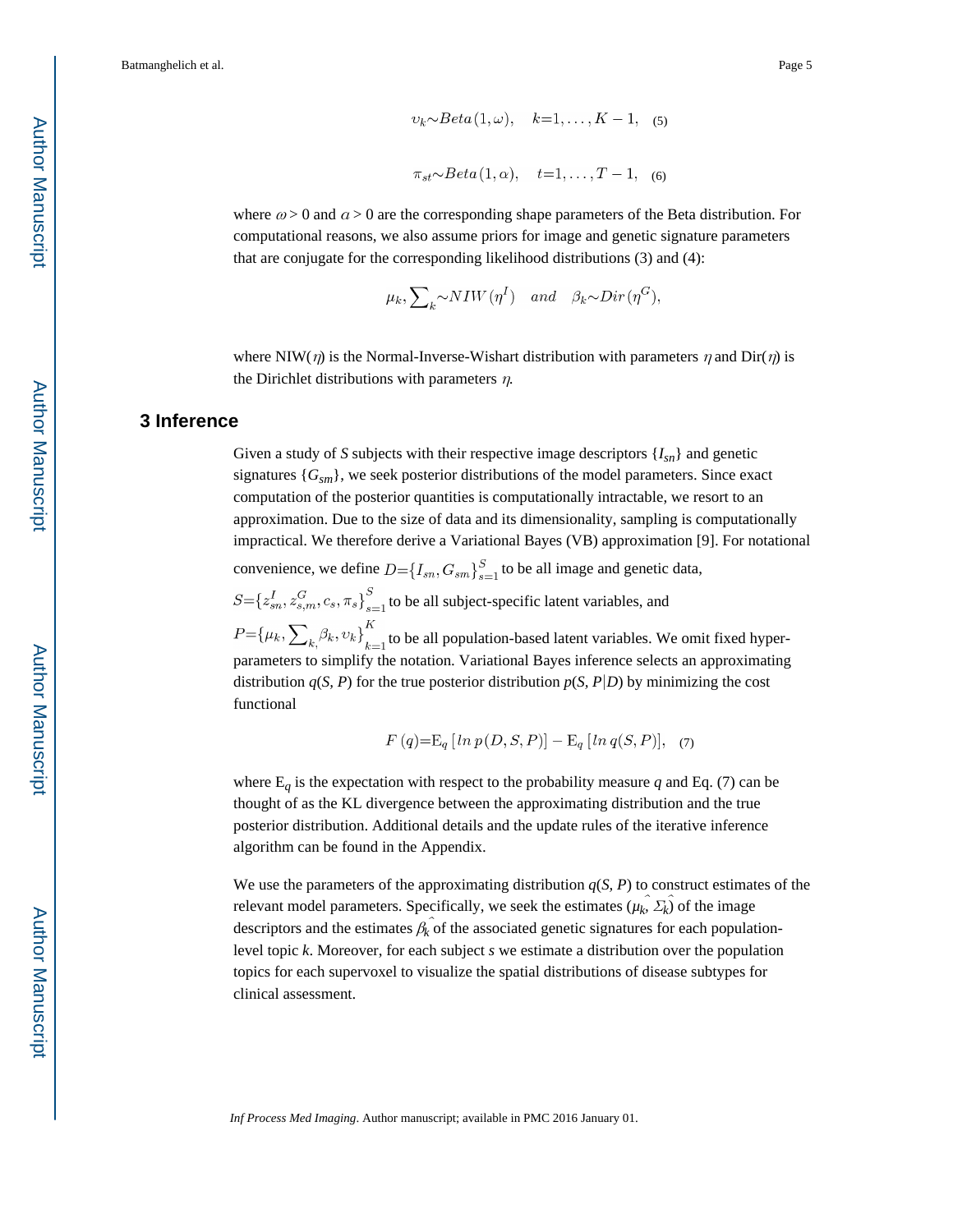# **4 Experiments**

In this section, we demonstrate and evaluate the algorithm on simulated and real data. We use simulated data to study the advantages offered by the hierarchical model and investigate the effects of the side information (genetic data in our case) on the accuracy of recovering the latent topics. We also investigate the behavior of the model with respect to the hyperparameters. We illustrate the method on a subset of a large-scale study of lung based on CT images of COPD patients. In this experiment, we characterize co-occurring image and genetic patterns in the data.

#### **4.1 Simulation**

To evaluate the performance of the method, we sampled the data from the proposed hierarchical model. In particular, we generated image and genetic signatures for  $S = 100$ subjects from 20 population-level topics while limiting the number of subject-specific topics to 5. We used  $Beta(1, 8)$  and  $Beta(1, 1)$  for population-level and subject-specific stickbreaking proportions that govern the relative frequencies of the topics. Such choice generates higher variability of weights at the population level than those at the subject level. We drew the image signature parameters for population topics from a 2-dimensional NIW distribution with a zero mean vector, identity covariance matrix, and the shape and scale parameters set to 5 and 0.5. The subject-specific image signatures ( $N = 75$  for all *s*) are drawn from Gaussian distributions whose parameters are determined by the corresponding image parameters of the population topic. The weights of the genetic signatures for each population-level topic are drawn from a Dirichlet distribution with all parameters set to one. The subject-specific genetic signatures ( $M = 65$  for all *s*) are drawn from a categorical distributions determined by the weights of the corresponding genetic signature of the topic model.

Hyper-parameters  $\omega$  and  $\alpha$  control the model size, i.e., the number of topics at the population level and the subject level respectively. Of the two, the population-level parameter  $\omega$  has a stronger influence on how well the model explains subject-specific data. We sweep a range  $(0.5, 5.0)$  for both parameters. Figure 2(Left) reports the value of the lower bound *F* (*q*\*) for each pair of the parameter settings which we use for model selection. We observe that the algorithm's performance depends smoothly on the parameter values. In subsequent experiments, we set  $\alpha$  to the optimal values based on  $F(q^*)$  and study the behavior of the model for a range of values of  $\omega$ . Figure 2(Middle) reports the number of population topics estimated by the model as a function of  $\omega$ . Not surprisingly, the model size grows with  $\omega$ , but is quite stable for a wide range of values of  $\omega$ .

To evaluate the effects of the hierarchical model and of joint modeling of image and genetic information, we compare our approach (with and without genetic data) to a *k*-means algorithm applied to the pooled data from all subjects. We apply the baseline *k*-means clustering to image data only, and also to the data set of image signatures of all supervoxels concatenated with the entire genetic signature of the same subject. Figure 2(Right) compares our method with the two *k*-means variants using a standard measure of normalized mutual information (v-measure) [12] between the true and discovered topics. The measure varies between 0 and 1; 1 corresponds to the perfect match. While adding genetic information to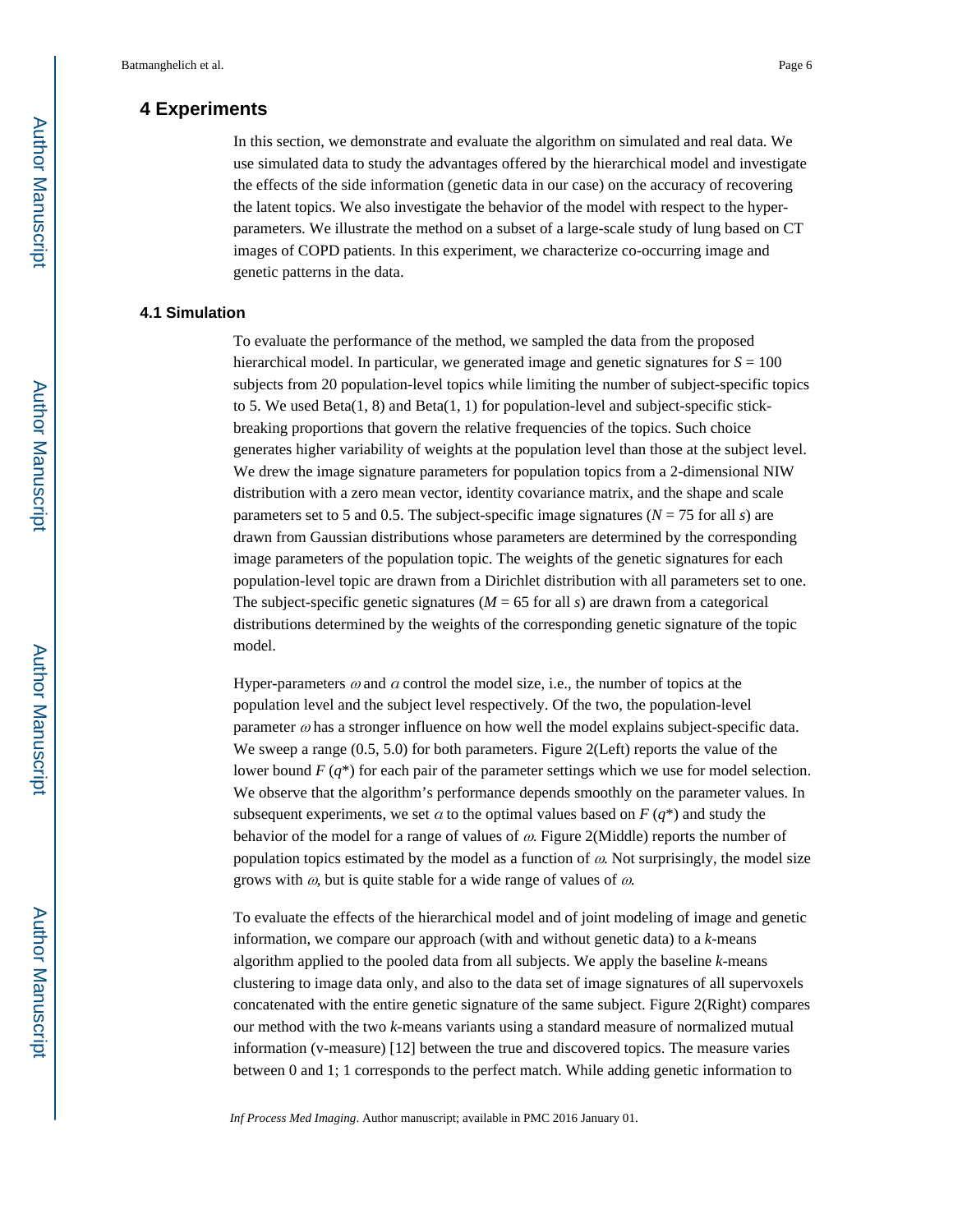image features boosts the performance of our method and clustering on pooled data, our hierarchical model outperforms both baseline methods substantially for a wide range of values of  $\omega$ . The difference between two variants of our method illustrates the value of the side information to improve the performance. Figure 3 illustrates this point on an example from our simulations for one setting of the parameters.

#### **4.2 COPD Study**

We apply the method to CT images of lung in 2399 subjects from a the COPDGene study [11]. After automatic segmentation of the lung, we employ a modified version of supervoxelization method [1] to subdivide the lungs into coherent, spatially contiguous regions. From each supervoxel, we extract local histogram of the intensity (CT number) as a local descriptor. We choose to work with this particular descriptor because it has been shown to be highly informative for emphysema sub-typing [5]. Furthermore, working with such a straightforward image descriptor removes the confounding parameters introduced by more complex image descriptors and helps us to quantify the contribution of the model. For each supervoxel, we use PCA to map the local intensity histogram to a 30-dimensional vector, i.e.,  $I_{sn} \in \mathbb{R}^{30}$ . The 30 principal components explain more than 99 % of variance in the entire data. Moreover, we complied a list of SNPs previously identified in genome-wide association studies for COPD or lung function measurements that define COPD (FEV1 and FEV1/FVC) [7]. Based on our experience with the simulated data and the expected number of disease subtypes, we set  $K = 30$  and  $T = 10$ . Furthermore, we set  $\alpha = 1$ ,  $\omega = 5$  and set uninformative priors for the image and genetic signature parameters.

The method summarizes the population into 23 population-level topics. The number of topics per patient varies from one to four. Figure 4 visualizes the top four topics where each topic is an intensity distribution. The tables on the right are the top six minor alleles in the genetic signature of each topic. We observe that the genetic signatures (relative weights or rankings) vary across topics, suggesting variable genetic patterns that give rise to different image properties. To visualize the spatial distribution of the topics, we computed the

membership value of the supervoxel in the population-level topics (i.e.,  $\sum_{i} \phi_{sn}^{I}(t) \xi_{st}$ ), which yields one image per topic for each subject. Then, we warped the resulting probability maps to a common coordinate frame (i.e., lung atlas). Figure 5 demonstrates average distributions of the three topics that tend to localize around the boundary of the lung.

## **5 Conclusions**

We proposed and demonstrated a generative model based on the truncated Hierarchical Dirichlet Process to identify common image and genetic patterns in a population. The underlying assumption of our model is that every subject is a superposition of few topics. Our main contribution is to model side information-in this case, genetic variants - jointly with imaging data. We demonstrated the method on synthesized data and reported preliminary results for the COPD study (Fig. 5).

Once population-wide template of image and genetic variability has been constructed, it enables us to answer many interesting questions about the heterogeneity of the disease in the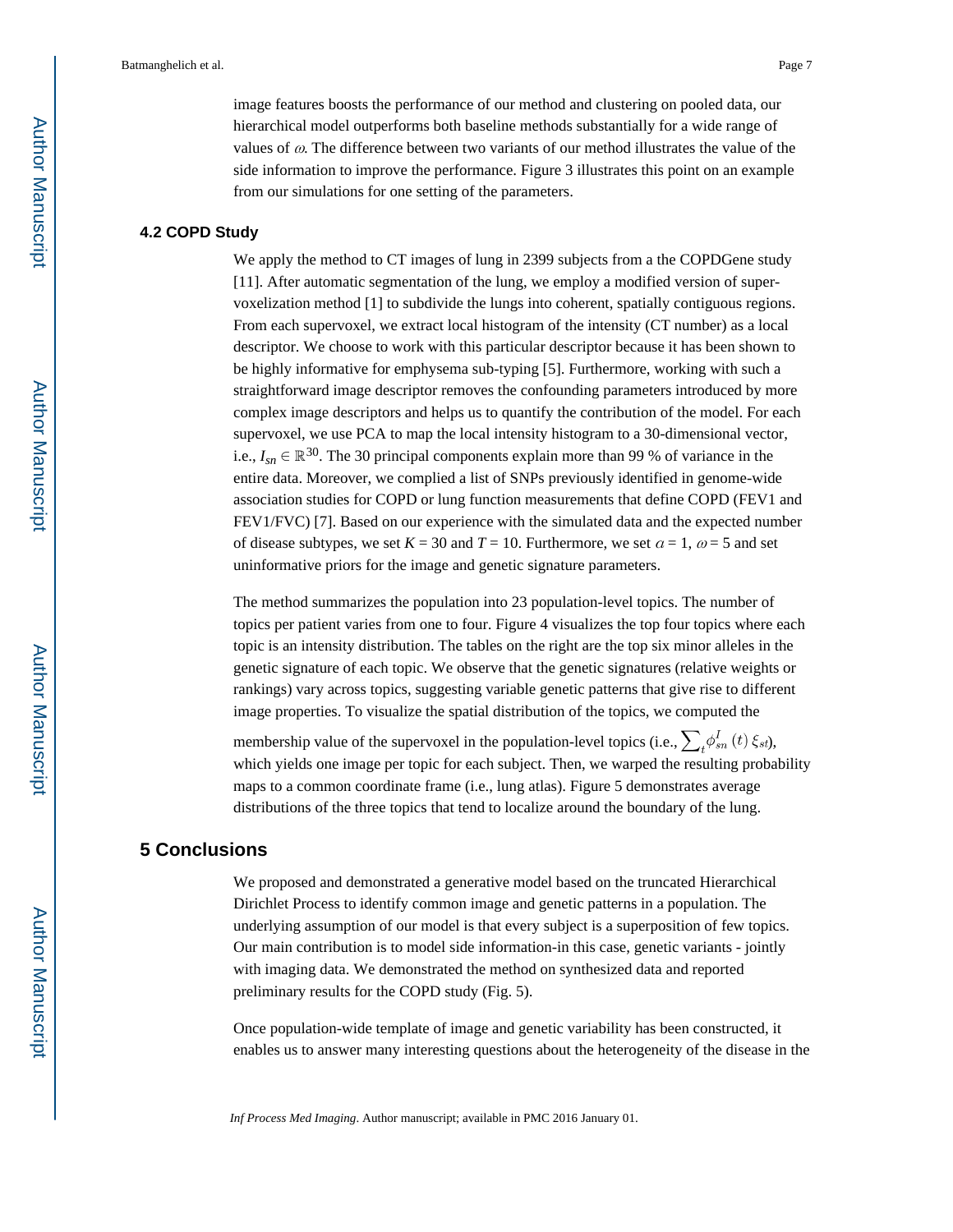population and in individual subjects. In particular, investigating the variability of topic representation in different subjects and using subject-specific topic proportions promise to provide a handle on how the disease varies in a population and suggest numerous interesting directions for future work.

#### **Acknowledgments**

This work was supported by NIH NIBIB NAMIC U54-EB005149, NIH NCRR NAC P41-RR13218 and NIH NIBIB NAC P41-EB015902, NHLBI R01HL089856, R01HL089897, K08HL097029, R01HL113264, 5K25HL104085, 5R01HL116931, and 5R01HL116473. The COPDGene study (NCT00608764) is also supported by the COPD Foundation through contributions made to an Industry Advisory Board comprised of AstraZeneca, Boehringer Ingelheim, Novartis, Pfizer, Siemens, GlaxoSmithKline and Sunovion.

#### **Appendix: Variational Bayes Inference Procedure**

Combining all components of the model defined in Sect. 2, we construct the joint distribution of all variables in the model (Fig. 6):

$$
p(D, S, P) = \prod_{k=1}^{K} p(\mu_k, \sum_k; \eta^I) p(\beta_k; \eta^G) p(\upsilon_k; \omega) \times
$$
  
\n
$$
\prod_{s=1}^{S} \prod_{t=1}^{T} p(c_{st}|\upsilon_k) p(\pi_{st}; \alpha) \prod_{n=1}^{N} p(z_{sn}^I | \pi_{st}) p(I_{sn}|z_{sn}^I, c_{st}, {\mu_k, \sum_k})
$$
  
\n*topics for subject s*  
\n
$$
\prod_{m=1}^{M} p(z_{sm}^G | \pi_{st}) p(G_{sm}|z_{sm}^G, c_{st}, \beta_k),
$$
  
\n
$$
\prod_{genetic topic}^{M} \text{genetic } \text{likelihood}
$$

where *N* and *M* are the number of supervoxels and minor alleles, respectively, identified for subject *s*.

We choose a factorization for the distribution *q* that captures most model assumptions and yet is computationally tractable:

$$
q(S, P) = \prod_{k=1}^{K} NIW(\mu_k, \sum_k \tilde{\eta}_k^I) Dir(\beta_k; \tilde{\eta}_k^G) Beta(v_k; \tilde{\omega}_k) \times
$$
  
\n*population level topics*  
\n
$$
\prod_{s=1}^{S} \prod_{t=1}^{T} Cat(c_{st}; \xi_{st}) Beta(\pi_{st}; \tilde{\alpha}_{st}) \prod_{n=1}^{N} Cat(z_{sn}^I; \phi_{sn}^I) \prod_{m=1}^{M} Cat(z_{sm}^G; \phi_{sm}^G)
$$
  
\ntopics for subject s  
\n
$$
T_{topics for subject s}
$$

where we choose an appropriate approximating distribution for each latent variable and use ~ to denote parameters of the approximating distributions. The optimization is defined in the space of the variational parameters  $\{\eta^f, \eta^{\tilde{G}}, \omega, \xi, \alpha, \psi, \phi^G\}$ . We omit the derivation of the updates due to space constraints; Algorithm 1 provides pseudocode for the resulting updates. We run the algorithm five times starting from different random initializations and report the result with the highest lower bound *F* (*q*).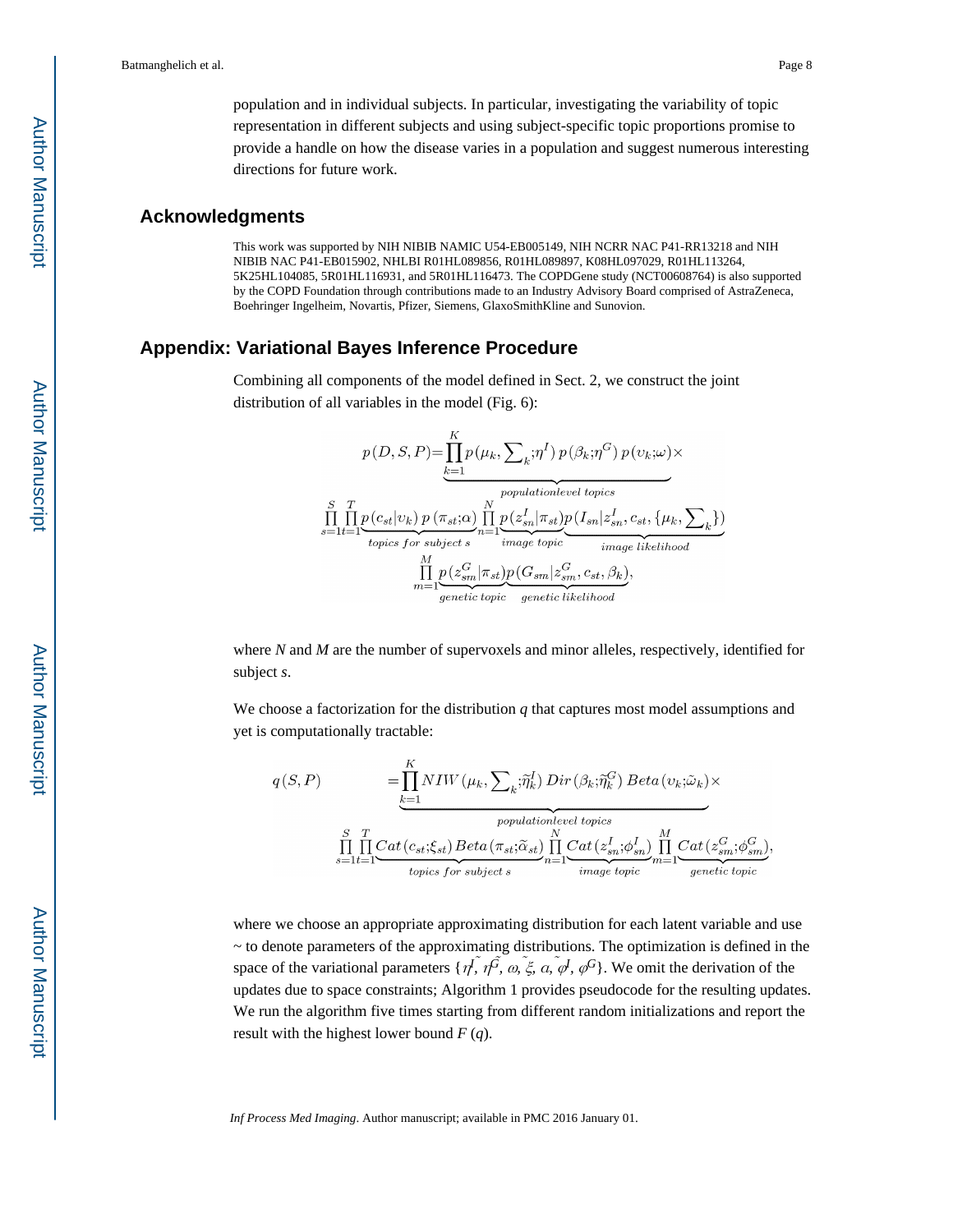$$
\hat{\mu}_k = \mathcal{E}[\mu_k | D] \approx \mathcal{E}_q[\mu_k; \tilde{\eta}_k^I], \quad \hat{\sum}_k = \mathcal{E}[\sum_k | D] \approx \mathcal{E}_q[\sum_k^I; \tilde{\eta}_k^I],
$$

$$
\hat{\beta}_k = \mathcal{E}[\beta_k | D] \approx \mathcal{E}_q[\beta_k^C; \tilde{\eta}_k^G].
$$

Each expectation above can be easily evaluated from the parameters of the corresponding distribution. In addition, we construct spatial maps that display the posterior probability of each population topic for each supervoxel in a particular subject *s* to visually evaluate the disease structure in that subject.

#### **References**

- 1. Achanta R, Shaji A, Smith K, Lucchi A, Fua P, Susstrunk S. Slic superpixels compared to state-ofthe-art superpixel methods. IEEE Trans Pattern Anal Mach Intell. 2012; 34(11):2274–2282. [PubMed: 22641706]
- 2. Batmanghelich, KN.; Cho, M.; Jose, RS.; Golland, P. Spherical topic models for imaging phenotype discovery in genetic studies. In: Cardoso, MJ.; Simpson, I.; Arbel, T.; Precup, D.; Ribbens, A., editors. BAMBI. Vol. 8677. Springer; Heidelberg: 2014. p. 107-117.LNCS
- 3. Batmanghelich, NK.; Dalca, AV.; Sabuncu, MR.; Golland, P. Joint modeling of imaging and genetics. In: Gee, JC.; Joshi, S.; Pohl, KM.; Wells, WM.; Zöllei, L., editors. IPMI. Vol. 7917. Springer; Heidelberg: 2013. p. 766-777.LNCS
- 4. Bush WS, Moore JH. Genome-wide association studies. PLoS Comput Biol. 2012; 8(12):e1002822. [PubMed: 23300413]
- 5. Castaldi PJ, et al. Genome-wide association identifies regulatory loci associated with distinct local histogram emphysema patterns. Am J Respir Crit Care Med. 2014; 190(4):399–409. [PubMed: 25006744]
- 6. Castaldi PJ, San José Estépar R, Mendoza CS, Hersh CP, Laird N, Crapo JD, Lynch DA, Silverman EK, Washko GR. Distinct quantitative computed tomography emphysema patterns are associated with physiology and function in smokers. Am J Respir Crit Care Med. 2013; 188(9):1083–1090. [PubMed: 23980521]
- 7. Cho MH, et al. Risk loci for chronic obstructive pulmonary disease: a genome-wide association study and meta-analysis. Lancet Respir Med. 2014; 2(3):214–225. [PubMed: 24621683]
- 8. Guan Y, Dy JG, Niu D, Ghahramani Z. Variational inference for nonparametric multiple clustering. MultiClust Workshop, KDD. 2010
- 9. Hoffman MD, Blei DM, Wang C, Paisley J. Stochastic variational inference. J Mach Learn Res. 2013; 14(1):1303–1347.
- 10. Mendoza, CS., et al. Emphysema quantification in a multi-scanner hrct cohort using local intensity distributions. 9th IEEE International Symposium on Biomedical Imaging (ISBI); IEEE; 2012. p. 474-477.
- 11. Regan EA, Hokanson JE, Murphy JR, Make B, Lynch DA, Beaty TH, Curran-Everett D, Silverman EK, Crapo JD. Genetic epidemiology of copd (copdgene) study design. COPD: J Chronic Obstructive Pulm Dis. 2011; 7(1):32–43.
- 12. Rosenberg, A.; Hirschberg, J. EMNLP-CoNLL. Vol. 7. Citeseer; 2007. V-measure: a conditional entropy-based external cluster evaluation measure; p. 410-420.
- 13. Satoh K, Kobayashi T, Misao T, Hitani Y, Yamamoto Y, Nishiyama Y, Ohkawa M. CT assessment of subtypes of pulmonary emphysema in smokers. CHEST J. 2001; 120(3):725–729.
- 14. Sivic J, Zisserman A. Efficient visual search of videos cast as text retrieval. IEEE Trans Pattern Anal Mach Intell. 2009; 31(4):591–606. [PubMed: 19229077]
- 15. Song Y, Cai W, Zhou Y, Feng DD. Feature-based image patch approximation for lung tissue classification. IEEE Trans Med Imaging. 2013; 32(4):797–808. [PubMed: 23340591]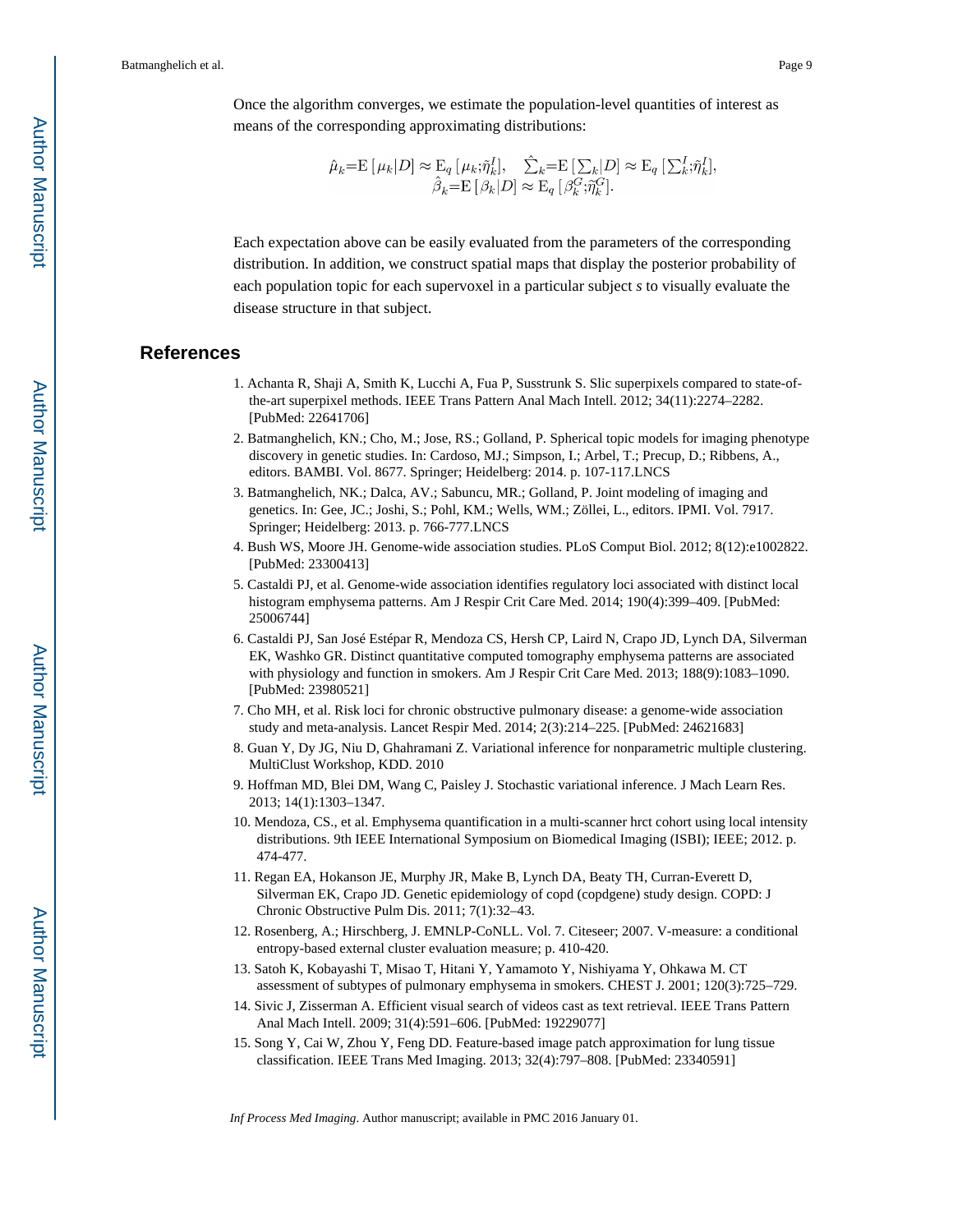- 16. Sorensen L, Shaker SB, De Bruijne M. Quantitative analysis of pulmonary emphysema using local binary patterns. IEEE Trans Med Imaging. 2010; 29(2):559–569. [PubMed: 20129855]
- 17. Teh YW, Jordan MI, Beal MJ, Blei DM. Hierarchical dirichlet processes. J Am Stat Assoc. 2006; 101(476):1566–1581.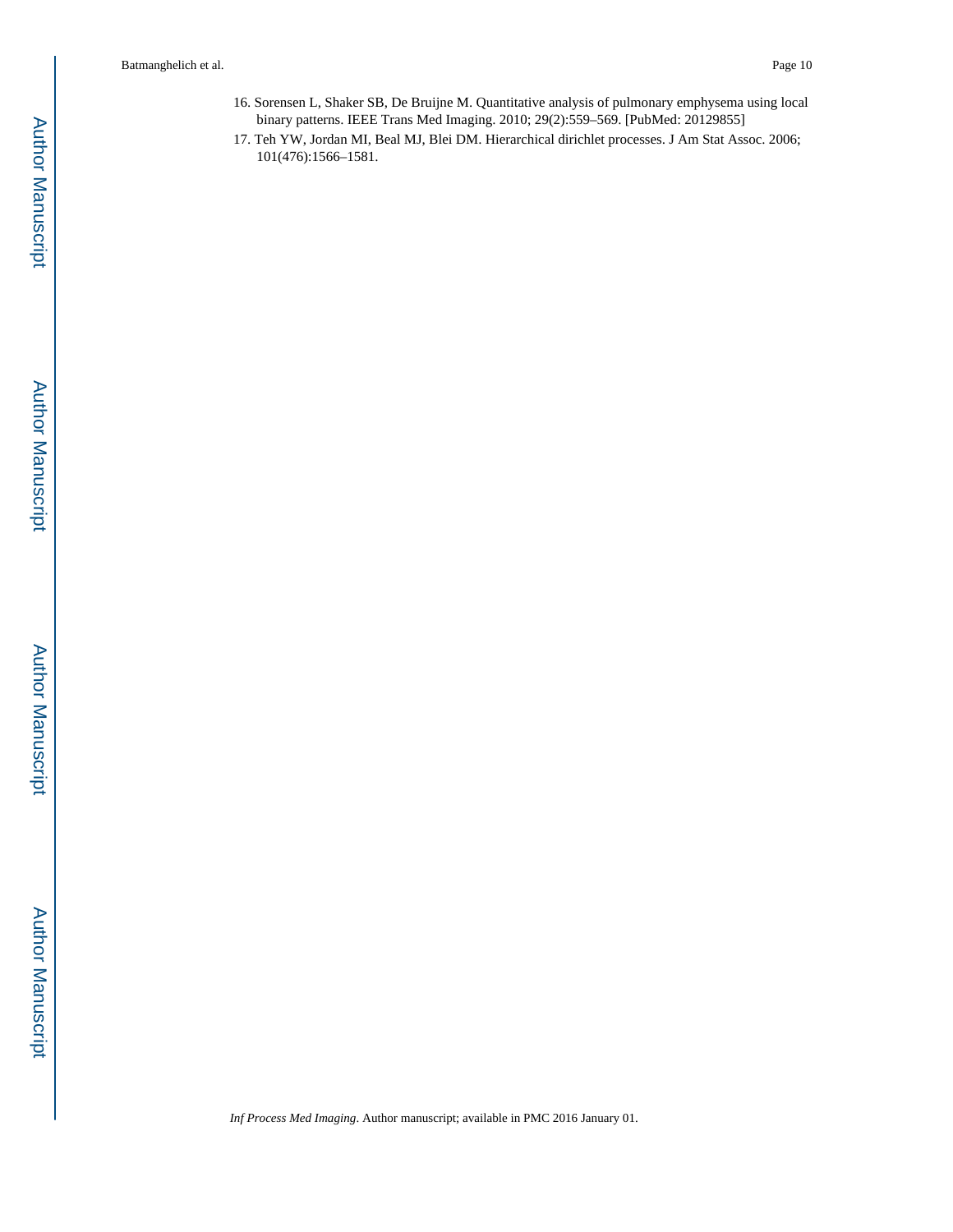

## **Fig. 1.**

Subject *s* draws a subset of *T* topics from *K* population-level topics. Indices of the subjectlevel topics are stored in *cs*1,.., *csT* drawn from a categorical distribution. At the subject level, indices of the supervoxels {  $z_{sn}^I$ } and locations of minor alleles {  $z_{s,m}^G$ } are drawn from the subject-specific categorical distribution. Vector  $c<sub>s</sub>$  acts as a map from subject-specific topics to the population-level topics (i.e.,  $c_s$  ( $z_{sm}^G$ ) or  $c_s$  ( $z_{sn}^I$ )).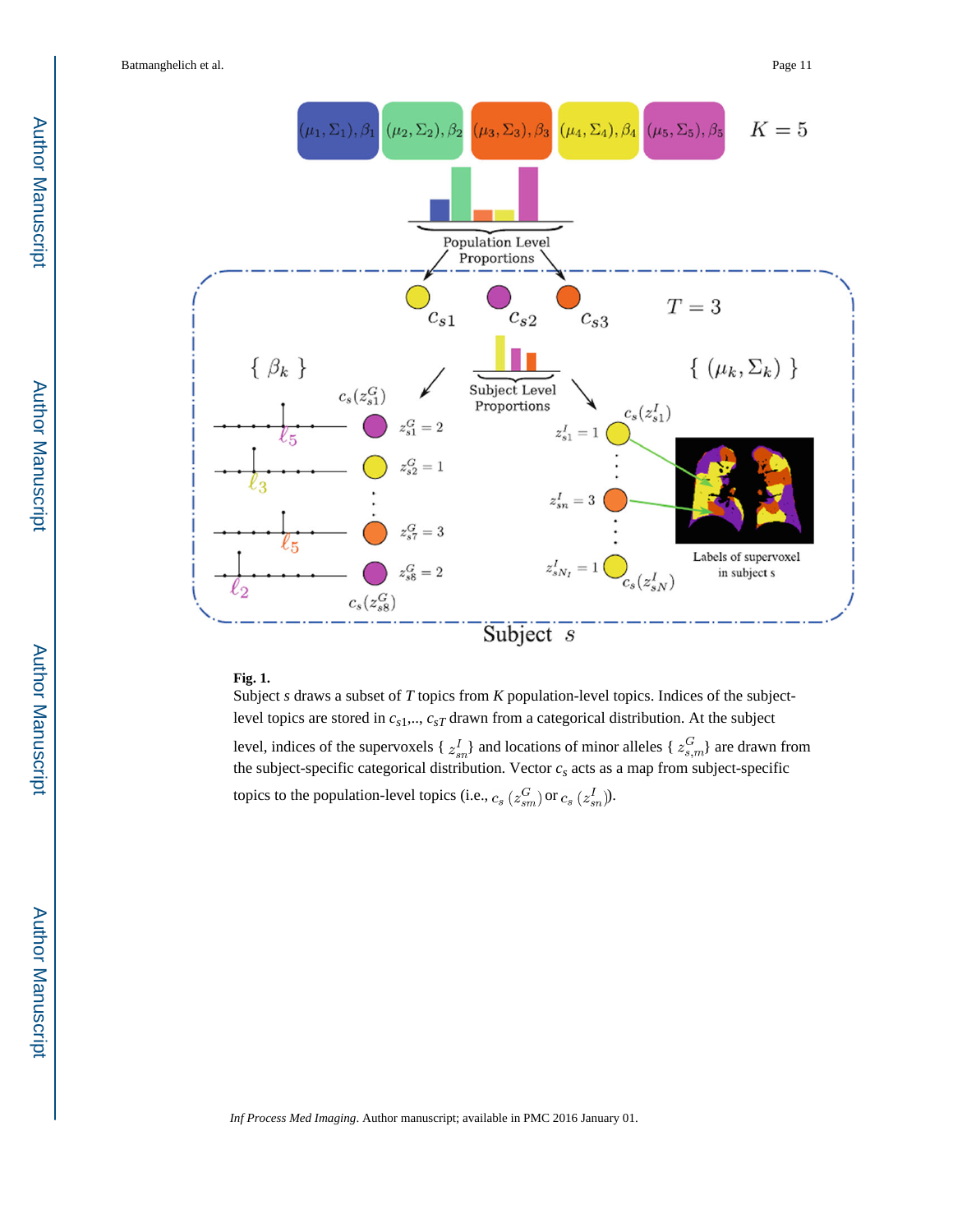

#### **Fig. 2.**

Simulated data results. Left: variational lower bound *F* (*q*\*) for different values of (α*,* ω). Middle: the number of topics discovered by the model as a function of  $\omega$  averaged over  $\alpha$ . Right: normalized mutual information between the true and the discovered topics for our method and for *k*-means clustering (K–M) applied to pooled data. The number of discovered topics is reported in brackets under the corresponding value of  $\omega$  (w gene, w/o gene). Two variants of our method are denoted by THDP.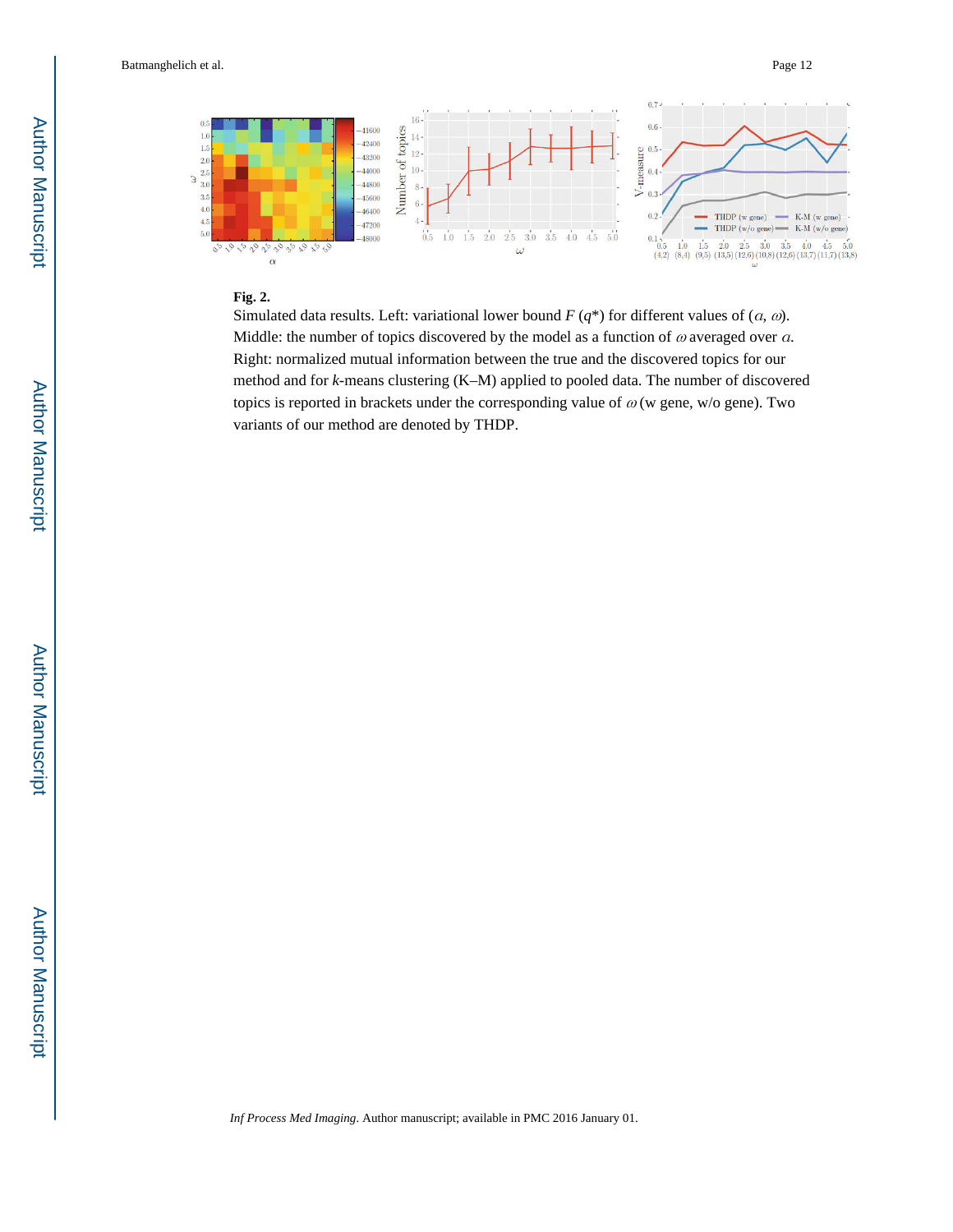

#### **Fig. 3.**

Example simulated image data using 2D features. (a) Features from all subjects pooled into one set. Colors correspond to true topics, unavailable to the algorithm. (b) Image features for a single subject in a set. (c) Topics recovered by our algorithm (with genetic data) for the same subject based on the whole data set. (d) Topics recovered by *k*-means clustering applied to the pooled data in (a) (Colour figure online).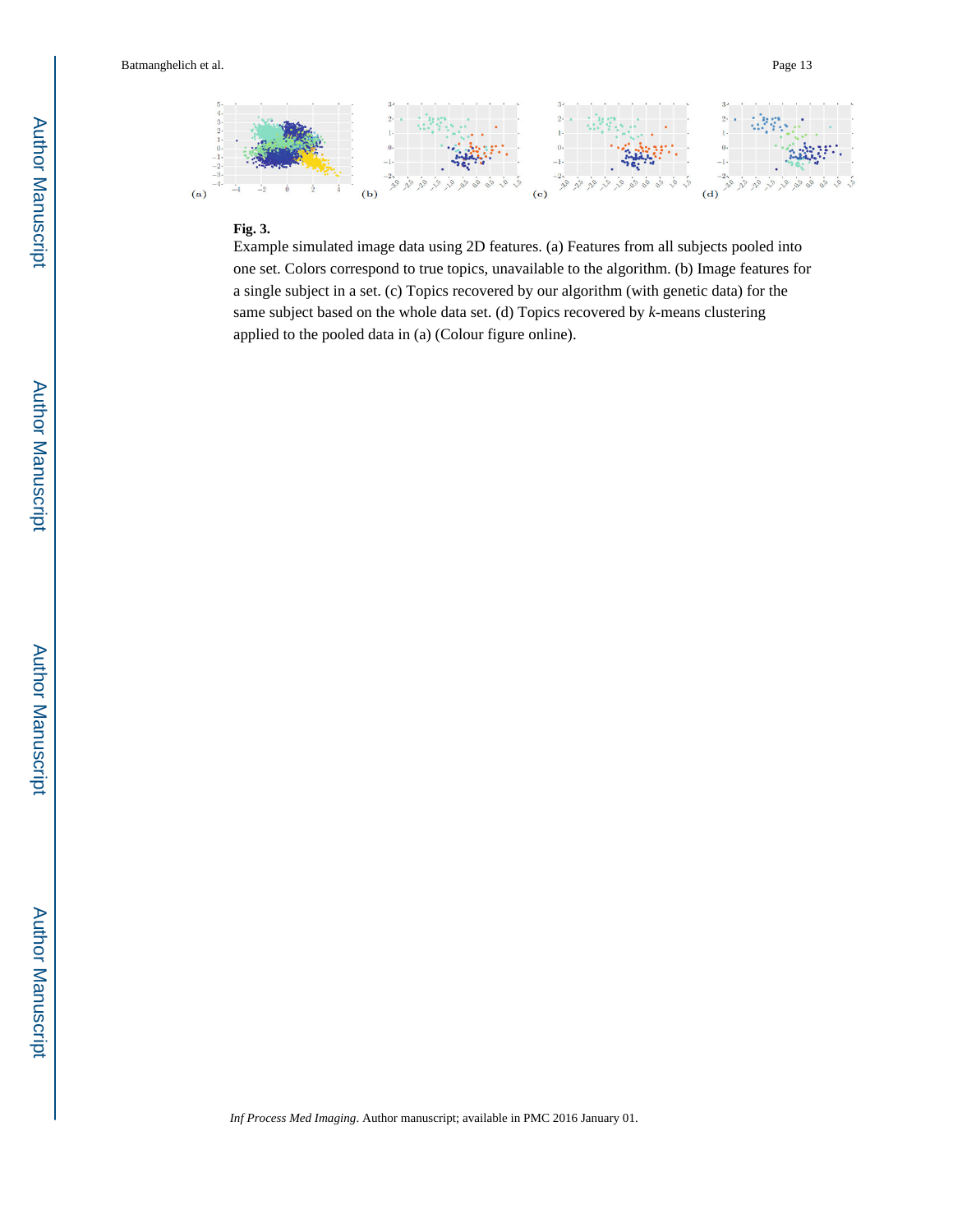

#### **Fig. 4.**

Four first topics, ranked according to their proportions. Each histogram density is one topic. The values inside of the brackets are the overall proportion computed from the posterior. The tables on the right report the top six SNPs for each topic with their estimated relative weights. We observe that the genetic signatures vary across topics.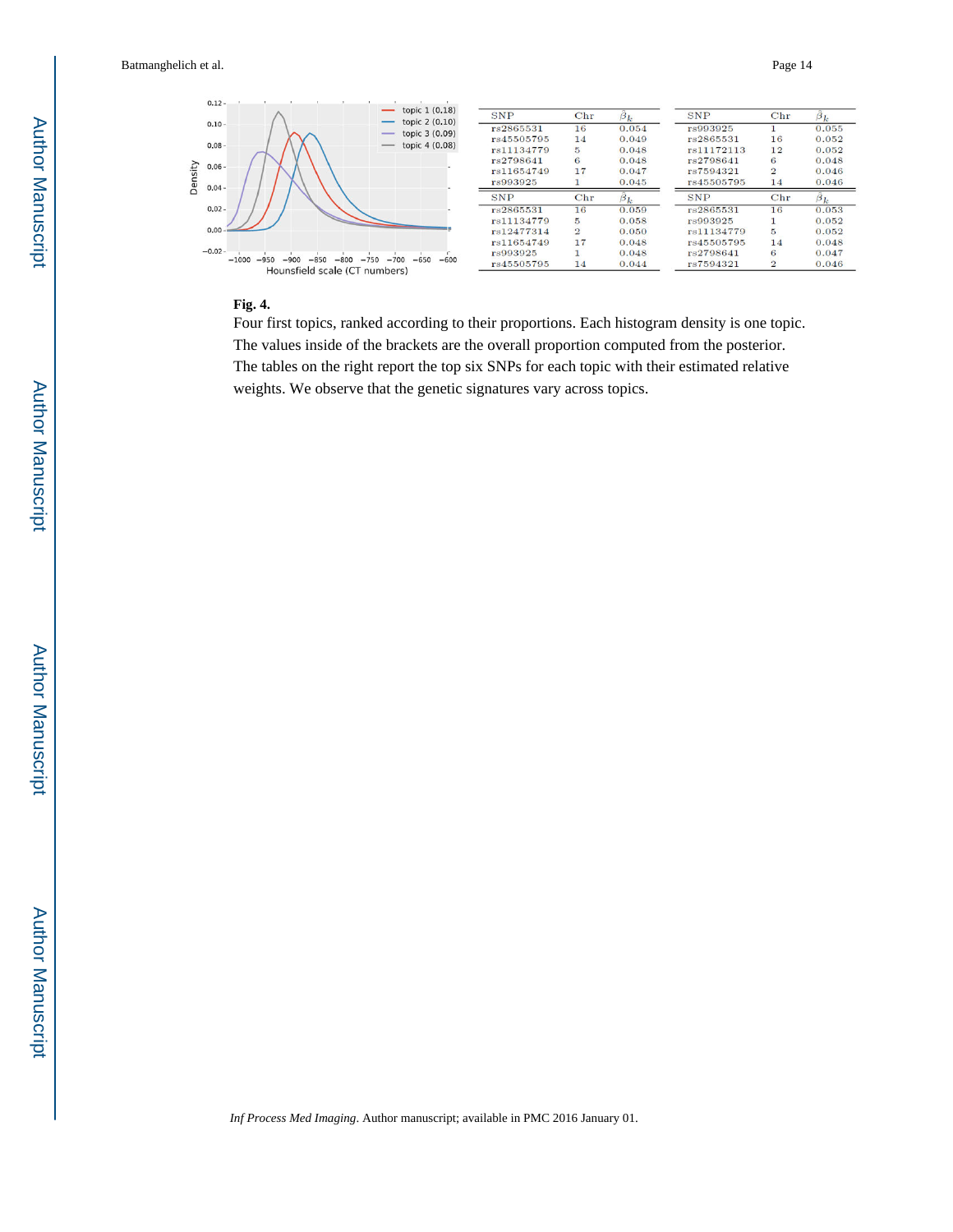

## **Fig. 5.**

Spatial average distribution of three topics. The color indicates the posterior probability. The higher the intensity of the color, the higher the probability (Colour figure online).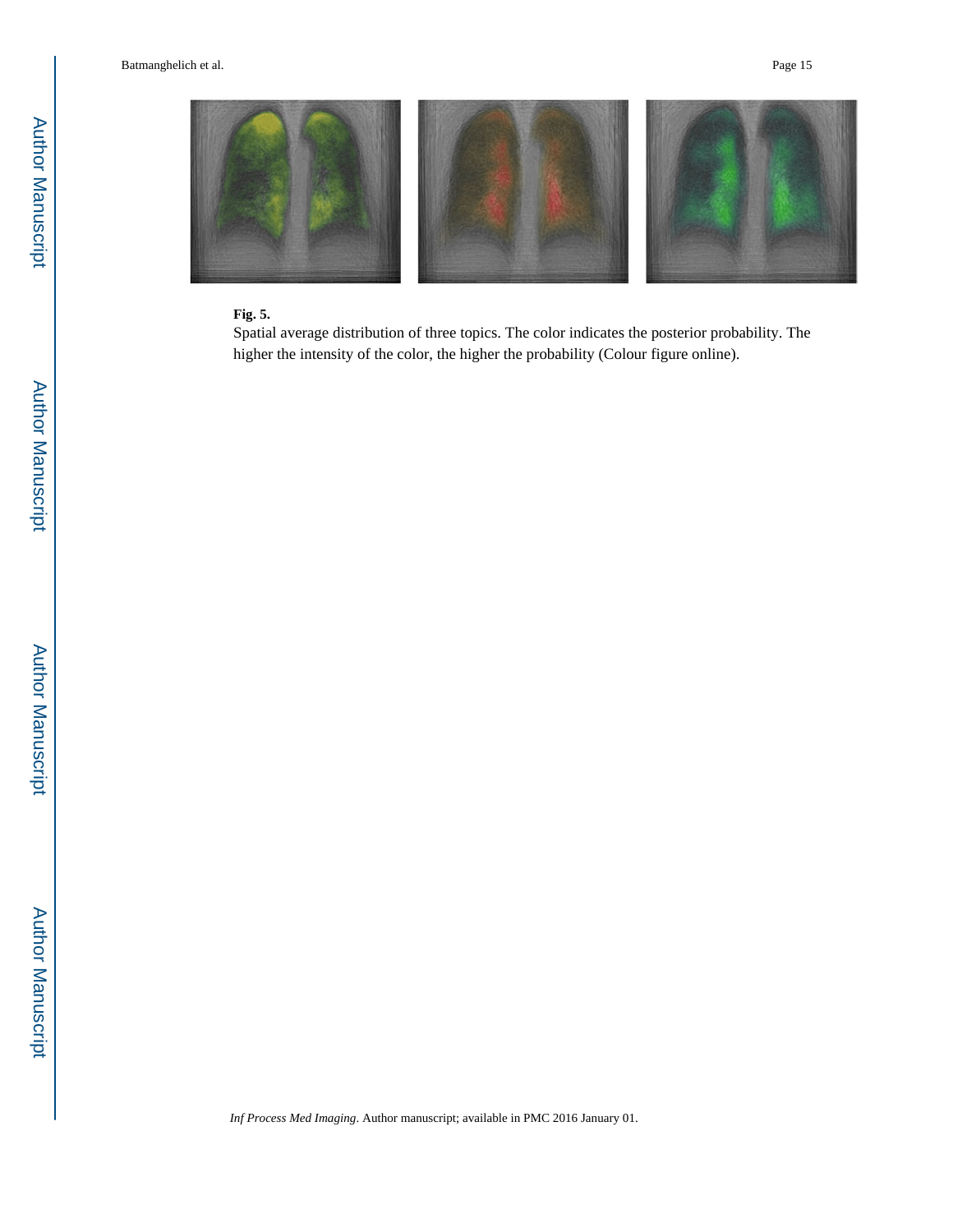

## **Fig. 6.**

Left: Graphical model that represents the joint distribution. The open gray and white circles correspond to the observed and the latent random variables, respectively. The full circles represent fixed hyper-parameters. Superscript I and G denote image and genetic parts of the model respectively. Right: Update rules for the variational parameters.